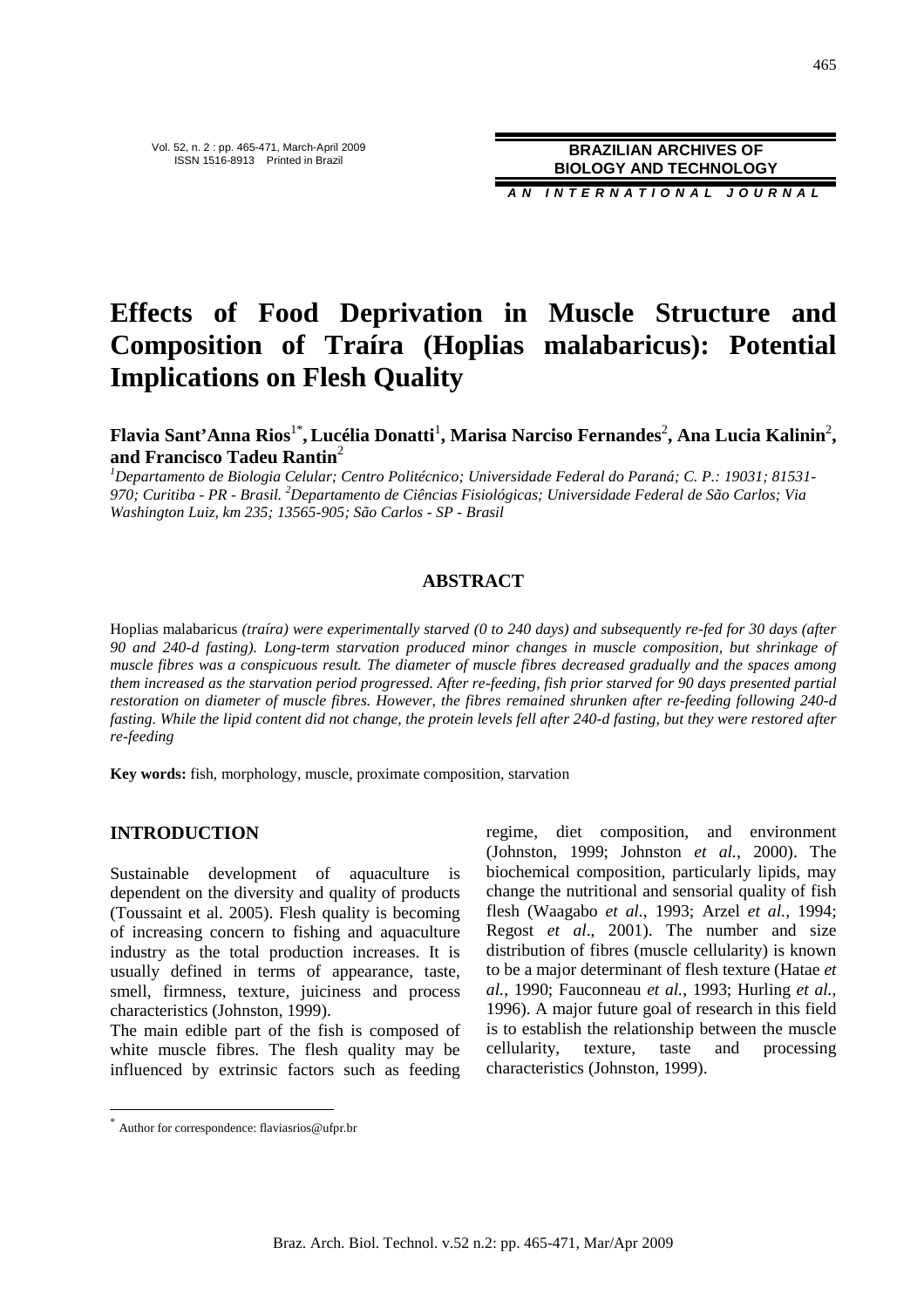Pantanal of Mato Grosso (Brazil) is the largest tropical wetland area in the world. It presents extreme fluctuations in rainfall regime and droughts may last until six months (Hamilton *et al.*, 1996; 1998; Britzki *et al.*, 1999). Fishing is more intensive during the ebb and drought seasons, when the high density of fish in the temporary ponds facilitates their catch (Resende *et al.*, 1996; Oliveira and Nogueira, 2000). Traíra (*Hoplias malabaricus* Bloch, 1794) represents about 25% of ictiofauna of these ponds (Bonetto *et al.*, 1969) and has been the most frequent (59.4%) species captured for human consumption (subsistence fishing) in the Pantanal of Mato Grosso (Oliveira and Nogueira, 2000), representing an important source of protein to local population.

Limited food supply during a severe drought may potentially change the flesh proprieties. Starvation adversely affects the overall physiological condition such as fish health and muscle quality as food (Durazo-Beltrán *et al*., 2004), changing the physical and organoleptic flesh quality (Einen *et al.*, 1998; Einen and Thomassen, 1998). Since traíras usually starve in the main fishing season, due to which the nutritional and quality characteristics of muscles may be altered. The present study was carried out to determine the changes in the structure of muscle fibres and biochemical composition (total lipids and protein) of white muscle of traíra due to increased starvation period and after re-feeding.

# **MATERIAL AND METHODS**

Ninety wild traíra were assigned at random to nine groups (n=10 per group). Fishes were kept in 500 L indoors tanks, supplied with constantly running water at  $25 \pm 1$ °C. The photoperiod was 12L:12D. During acclimation (20-30 days), they were fed *ad libitum* on small live fishes. At the end of acclimation period, all the fishes were individually weighed (251.7  $\pm$  6.5 g, mean  $\pm$  SEM), and sized  $(23.5 \pm 0.19)$  cm, mean  $\pm$  SEM). They were then fed a ration corresponding to 2% of biomass day<sup>-1</sup> for 30 days. Afterwards, a sample of 10 fishes was taken (control group) for muscle composition and structural analysis. Six groups were then deprived of food for 30, 60, 90, 150, 180, and 240 days, respectively. The two remaining groups were re-

fed (2% of biomass. day-1) for 30 days following 90 and 240 days of food deprivation, respectively. After the treatments, fishes were weighed, sized and killed by rapid decapitation. Samples of white muscle (epaxial muscle) were excised, washed with 0.9% NaCl and fixed in Bouin fluid (Culling *et al.*, 1985) for 24h at room temperature. The samples were dehydrated in a crescent gradual series of ethanol and embedded in Paraplast Plus. Tissue sections were routinely stained with hematoxylin and eosin (HE; Clark, 1981). Crosssectional areas of muscle fibres were measured using Sigma Scan software (v. 3.0, Jandel Scientific). Four hundred fibres of each experimental treatment were randomly analysed. For biochemical analysis, samples of epaxial muscle were removed, weighed and kept at  $-80^{\circ}$ C. Total lipids were extracted with chloroformmethanol (2:1) and quantified gravimetrically (Folch *et al.*, 1957). Total protein was determined according to Lowry et al. (1951).

The normal distribution of variables was tested using the Bartlett's test for homogeneity of variances. One-way analysis of variance (ANOVA), complemented by the Tukey-Kramer multiple comparisons test, were employed to analyse the data (GraphPad Instat – GraphPad Software Version 3.0). Data were expressed as means ± SEM and considered significantly different when  $P < 0.05$ .

# **RESULTS**

Final whole-body mass declined gradually as starvation progressed. The weight loss became significantly higher up to 90 days of food deprivation (Fig 1). Re-fed fishes from both the groups gained some weight. However, this gain was significant in fishes prior to starvation for 90 days  $(14.81\%, p<0.05)$ , but not significant in fishes prior starved for 240 days (8.40%). The cross-sectional areas of muscle fibres reduced progressively with increasing starvation time (Figs. 2 and 3). Under all periods of fasting (30, 60, 90, 150, 180 and 240 days), fishes presented fibres with diameter smaller than both, the control  $(p < 0.001)$  and preceding groups  $(p < 0.05)$ . The re-fed fishes following 90-d fasting presented fibres thicker than the respective fasting group (p  $<$  0.001), but remained smaller than control ( $p <$ 0.001). On the other hand, the cross-sectional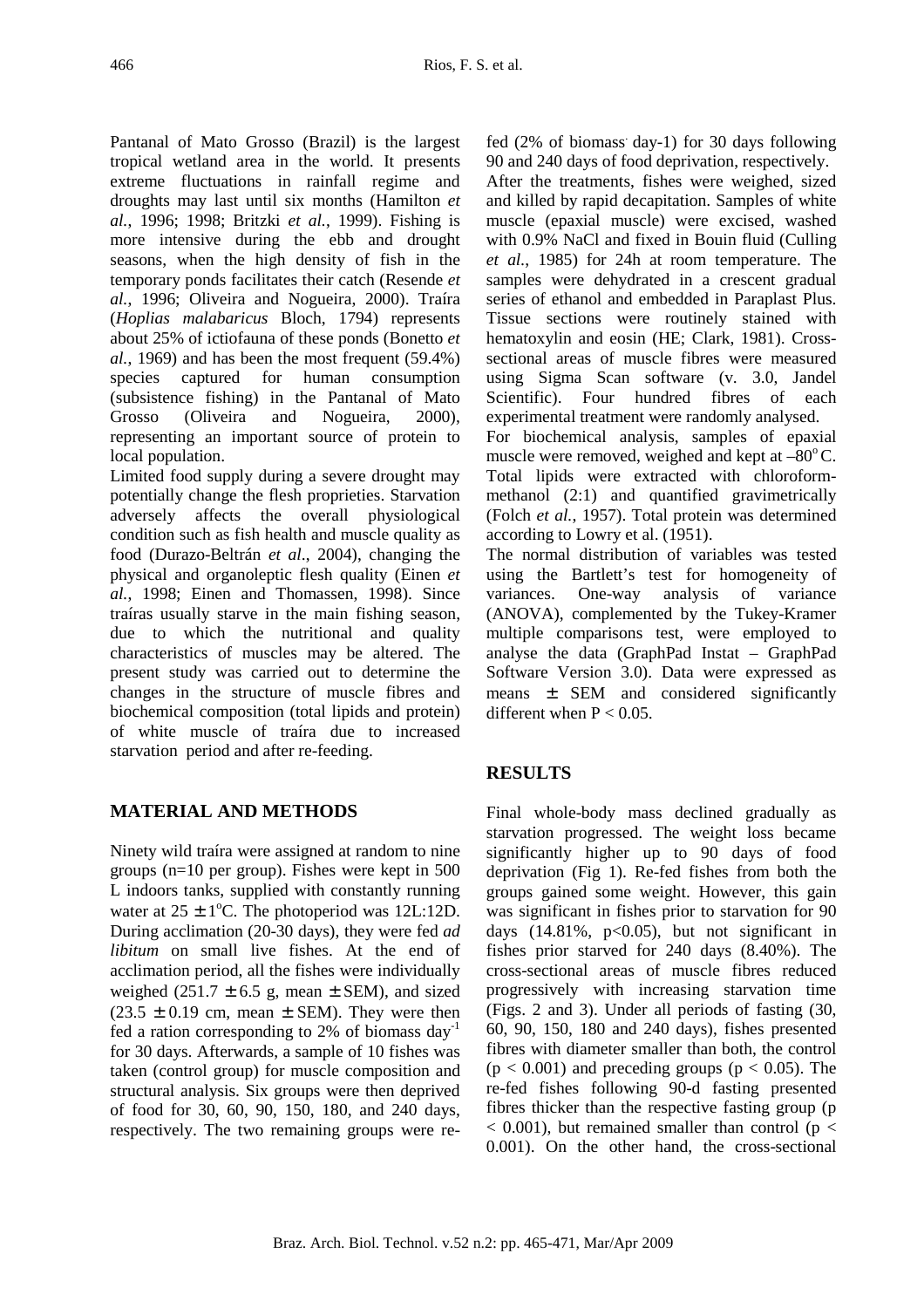areas of muscle fibres, after re-feeding following 240-d fasting remained similar to the respective

starved group (p < 0.001), and consequently, smaller than in control group ( $p < 0.001$ ).



**Figure 1 -** Weight loss of *Hoplias malabaricus* during long-term starvation. Tukey-Kramer multiple comparisons test: significance of the differences vs. control group values:  $* =$ p<0.05.



**Figure 2 -** Transverse section of epaxial muscle of *Hoplias malabaricus*: (A) fed (control), and (B) starved for 240 days. Scale bar is 10µm.



**Figure 3** – Surface area of white muscle fibres (mm<sup>2</sup>) in *Hoplias malabaricus* during long-term starvation.  $O =$  Starved fish  $\triangle =$  Re-fed fish. Values are expressed as mean  $\pm$  SEM. Tukey-Kramer multiple comparisons test: significance of the differences vs. Control and preceding groups values:  $* = p < 0.05$ ; differences between re-fed fish vs. Values of the respective starved group:  $# = p < 0.05$ .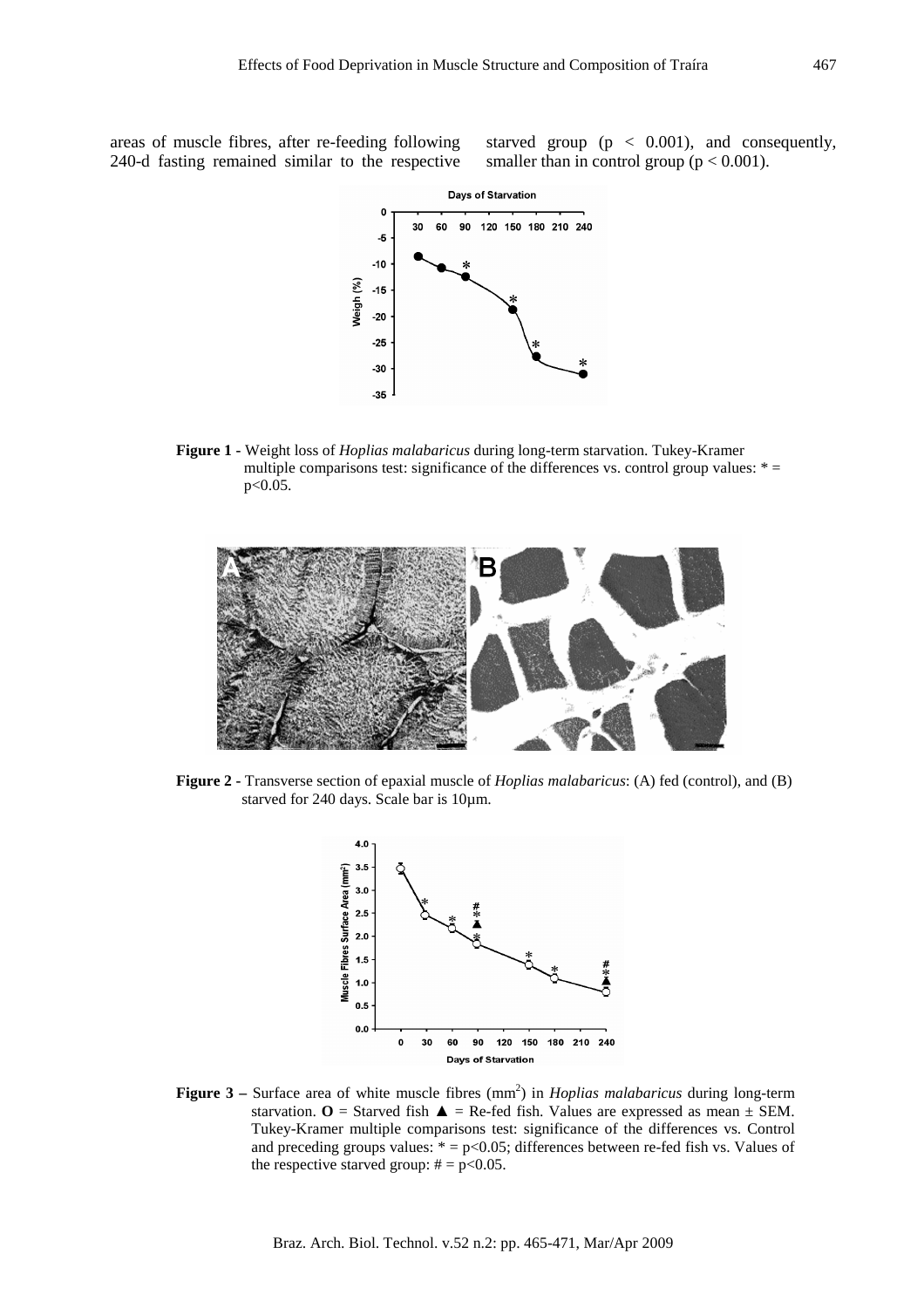Following 180- and 240-d fasting, the spaces among fibres were visually larger than control and preceding groups. Muscle protein concentration decreased ( $p < 0.05$ ) after 240-d fasting and it was

restored after re-feeding (Fig. 4). Lipid concentration remained unchanged after fasting and re-feeding (Fig. 4).



#### **Figure 4** – Total lipid (mg  $g^{-1}$  wet weight) and total protein (mg  $g^{-1}$  wet weight) in starved and refed *Hoplias malabaricus* during long-term starvation. Values are expressed as mean ± SEM. Tukey-Kramer multiple comparisons test: significance of the differences vs. Control values:  $* = p < 0.05$ .

## **DISCUSSION**

The fishes weight loss was along with the narrowing of muscle fibres, showing that there was a progressing loss of muscle mass during food deprivation. Shrinkage of white muscle fibres is a common effect of starvation in fish, reflecting the intense protein utilization (Greer-Walker, 1971; Love, 1980; Moon, 1983; Love, 1988). An increase in protease activity within muscle tissue was associated with the utilization of tissue protein (Durazo-Beltrán et al., 2004).

After long-term food deprivation, proteins are frequently the main energy source (e.g. Black and Love, 1986). In traíra, protein mobilization was noticeable after 60 days of fasting, and became the major energy sourcel between 90 and 180 days of food deprivation (Rios et al., 2006). This was consistent with the present results: a gradual decrease in the surface area of fibres. Nevertheless, following the longest periods of food deprivation (240 days), the main substrate was shifted to the conserved hepatic glycogen (Rios et al., 2006), probably to avoid irreversible damages to the muscle structure. The removal of high amounts of protein from white muscle fibres may impair muscle function, mainly in burst

swimming s200 pecies (Kiessling *et al.*, 1993) as traíra. In the present study, the decreasing in muscle protein concentration after 240 days and the presence of fibres smaller than that observed after 180 days could be a consequence of protein utilisation between 180 and 240 days (period not evaluated). In traíra, the decreased protein level after 240-d of food deprivation suggested that nutritional value could be little altered when compared to fed fishes.

The variation in muscle cellularity and associated changes in connective tissue matrix are thought to be important determinants of texture and other flesh quality characteristics (Johnston, 1999). During starvation, fishes use the contract and soluble proteins as energy source, while the connective tissue is hardly mobilized (Love, 1980). Hence, the collagen proportion tends to increase with food deprivation. Johnston et al. (2000) related the muscle fibres density of Atlantic salmon (*Salmo salar*) with the flesh texture and concluded that a potential manipulation of muscle cellularity through husbandry practices and selective breeding programs could improve fish flesh.

Instrumental texture analyses indicated that longterm starvation (58 days or more) could increase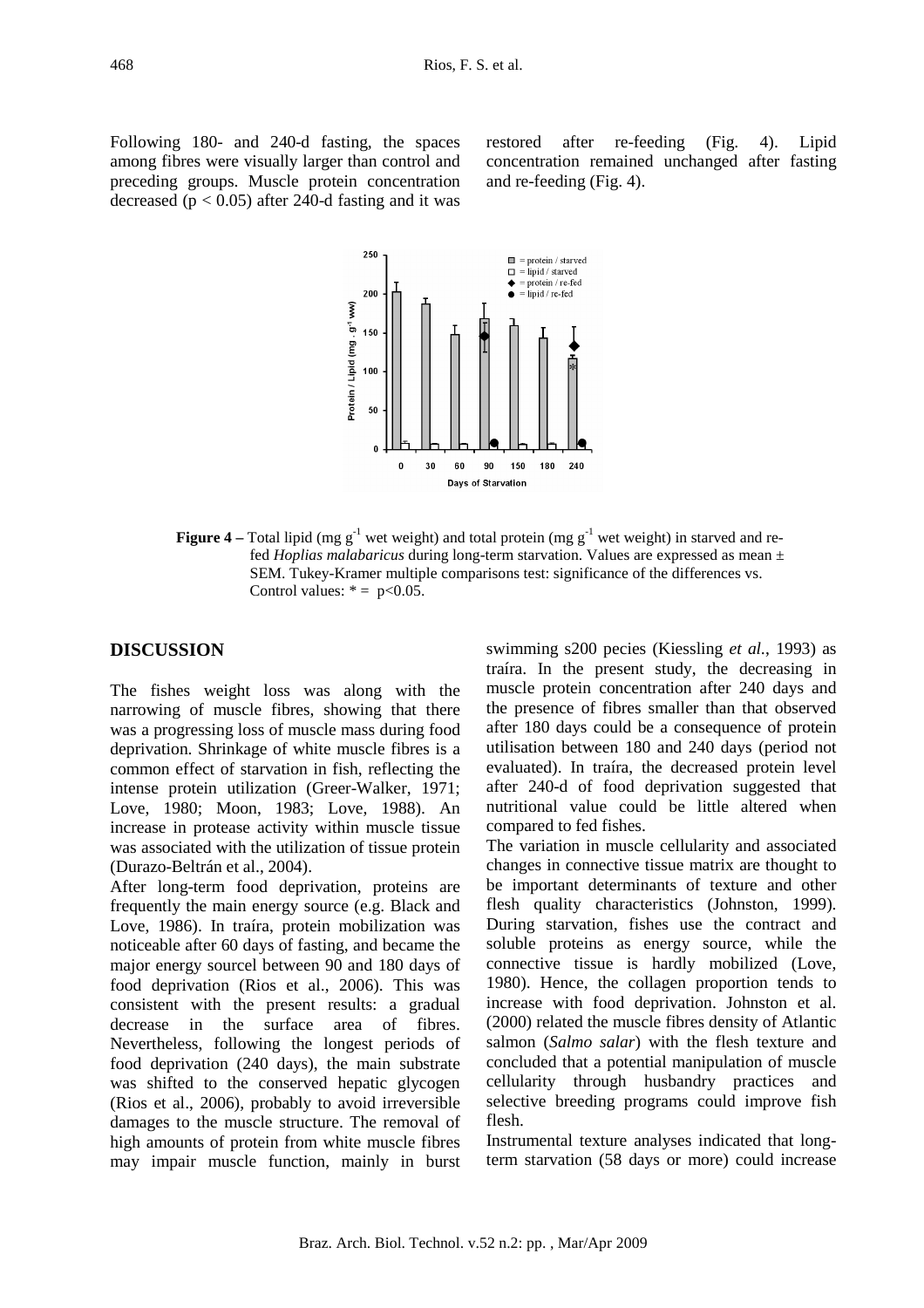the hardness of raw fillets after starvation, whereas the sensory analyses indicated that long-term starvation (86 days) decreased the hardness of cooked fillets (Einen *et al.*, 1998). For cooked flesh, sensory firmness determined using a trained panel was negatively correlated with average muscle fibre cross-sectional area in seven species of marine fish (Hurling *et al.*, 1996). Hatae et al. (1990) suggested that narrow diameter fibres had a higher intrinsic strength due to 'scaling effects'. Among different fish species, there was a significant correlation between collagen content and the flesh firmness of the raw fish but not of the cooked flesh due to the denaturation of the collagen (Hatae *et al.*, 1986). Following cooking, the muscle fibres themselves constitute the main elements of resistance to mastication (Dunajski, 1979).

The enlarged spacing among muscle fibres is correlated to the increased water content in the muscle of starved fishes (Love, 1970; 1980). The lipid and water content of the muscle and the geometrical characteristics of the fibres are both thought to contribute to the 'juiciness' of the fish in organoleptic tests (Dunajski, 1979). Since water contributes to the proliferation of microorganisms and lipid content is related to oxidation in flesh, their augmentation reduces the storage stability. Lipid content is an important aspect affecting the flesh taste in many species (Robb et al., 2002). But in view of the fact that traíra was a lean fish and the fat content did not vary significantly during the experiments, the taste might not be changed due to food deprivation. Although lipid concentration did not alter, the changes on moisture might modify the 'juiciness' and decrease storage stability as starvation time progressed. The water content was not quantified in the present study, but the increasing spacing showed by histology suggested an increase in moisture proportion.

Re-feeding seemed to re-establish partially the quality of traíra's muscle. Re-fed traíra following 90 days of starvation restored partially the fibres surface area, while fishes prior starved for 240 days did apparently not recover the fibres size after re-feeding. However, fibres spacing seemed smaller in these fishes, suggesting that new fibres with small diameter should be added (hyperplasic growth).

## **ACKNOWLEDGEMENTS**

We sincerely thank to Dr. Edith S. E. Fanta (UFPR, Curitiba, PR) for laboratory facilities, to Douglas Viana for technical support, and to Nelson S. A. Matos (*in memoriam*) for collecting the fishes. This work was supported by FAPESP (Proc. 98/06737-3).

## **RESUMO**

Efeito da alimentação na estrutura e composição bioquímica muscular da traíra (*Hoplias malabaricus*): potenciais implicações para a qualidade da carne. Diferenças na alimentação podem alterar a composição química a organização das fibras musculares dos peixes.. *Hoplias malabaricus* (traíra) é uma das principais espécies capturadas pela pesca de subsistência no Pantanal Matogrossense. O objetivo deste estudo foi estimar as possíveis alterações na qualidade da carne após os longos períodos de privação de alimento que esta espécie enfrenta anualmente. Indivíduos adultos foram privados de alimento experimentalmente por 0, 30, 60, 90, 150, 180 e 240 dias, e, em seguida, re-alimentados por 30 dias (após 90 e 240 dias de jejum). O jejum em longo prazo parece ter produzido pequenas alterações na composição química do músculo da traíra, mas a redução do diâmetro das fibras musculares foi evidente. O diâmetro das fibras musculares reduziu gradualmente e os espaços entre elas aumentaram proporcionalmente ao tempo de privação de alimento. Após a realimentação, os peixes que haviam sido privados de alimento por 90 dias apresentaram um aumento no diâmetro das fibras musculares, mas elas permaneceram menores que no grupo controle. No entanto, não houve aumento do diâmetro das fibras nos peixes re-alimentados após 240 dias de jejum. Não houve alteração no conteúdo de lipídios, mas ocorreu a diminuição da concentração de proteínas após 240 dias de jejum a qual foi recuperada após a alimentação. Os resultados foram discutidos com ênfase na qualidade da carne.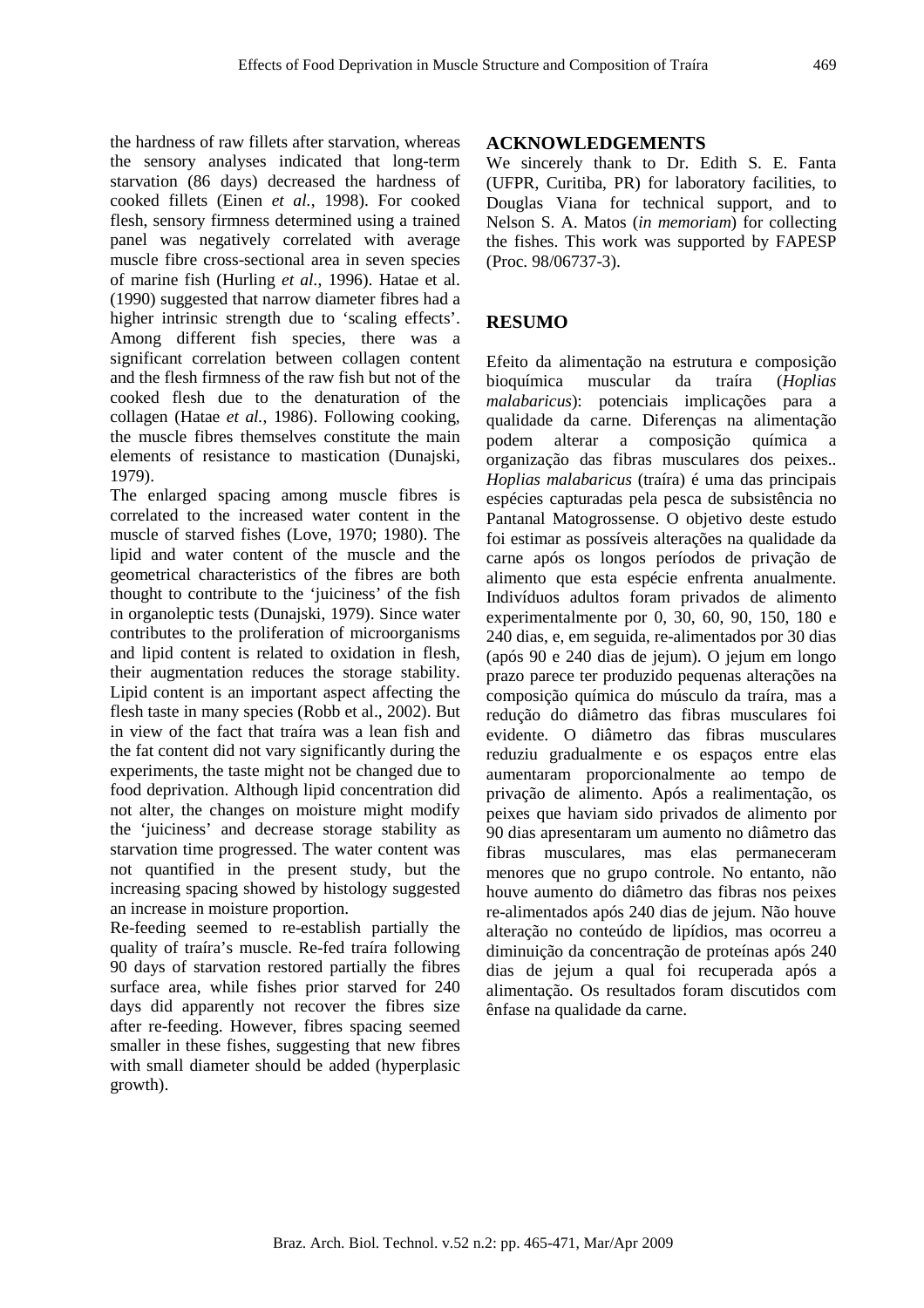#### **REFERENCES**

- Arzel, J.; Martinez Lopez, F. X.; Metailler, R.; Stephan, G.; Viau, M.; Gandemer, G.; Guillaume, J. (1994), Effect of dietary lipid on growth performance and body composition of brown trout *Salmo trutta* reared in seawater. *Aquaculture*, **123**, 361–375.
- Black, D.; Love, M. R. (1986), The sequential mobilisation and restoration of energy reserves in the tissues of Atlantic cod during starvation and refeeding. *J. Comp. Physiol*. 156B, 469 – 479.
- Bonetto A. A.; de Yuan, E. C.; Pignalberi, C.; Oliveiros, O. (1969), Ciclos hidrológicos del Río Paraná y las poblaciones de peces contenidas en las cuencas temporarias de su valle de inundación. *Physis*, **29**, 213-223.
- Britzki, H. A.; Silimon, K. Z. S.; Lopes, B. L. (1999), *Peixes do Pantantal: Manual de identificação*. Embrapa, Brasília.
- Clark, G. (1981), *Staining Procedures.* Williams and Wilkins, Baltimore
- Culling, C. F. A.; Allison, R. T.; Barr, W. T. (1985), *Cellular Pathology Technique*. Butterworth., London
- Durazo-Beltrán, E.; Viana, M. T.; D'Abramo, L. R.; Toro-Vazquez, J. F. (2004), Effects of starvation and dietary lipid on the lipid and fatty acid composition of muscle tissue of juvenile green abalone (*Haliotis fulgens*). *Aquaculture*, **238**, 329–341.
- Dunajski, E. (1979), Texture of fish muscle. *J. Texture Studies*, **10**, 301–318.
- Einen, O.; Thomassen, M.S. (1998), Starvation prior to slaughter in Atlantic salmon *Salmo salar* : II. White muscle composition and evaluation of freshness, texture and colour characteristics in raw and cooked fillets. *Aquaculture,* **169**, 37–53.
- Einen, O.; Waagen, B.; Thomassen, M. S. (1998), Starvation prior to slaughter in Atlantic salmon *Salmo salar* : I. Effects on weight loss, body shape, slaughter and fillet-yield, proximate and fatty acid composition. *Aquaculture*, **166**, 85–104.
- Fauconneau, B.; Chmaitilly, J.; Andre, S.; Cardinal, M.; Cornet, J.; Vallet, J. L.; Dumon, J. P.; Laroche, M. (1993), Caractéristiques de la chair de truite arc en ciel: II. Composantes physiques et sensorielles. *Sci. Alim*., **13**, 188-199.
- Folch, G. D.; Lees, M.; Sloane-Stanley, G. H. (1957), A simple method for the isolation and purification of total lipids from animal tissues. *J. Biol. Chem*., **226**, 497 – 509.
- Greer-Walker, M. (1971), Effect of starvation and exercise on the skeletal muscle fibres of the cod (*Gadus morhua* L.) respectively. *J. Cons. Internat. l'explor. Mer*, **33**, 421-426.
- Hamilton, S. K.; Sippel, S. J.; Melack, J. M. (1996), Inundation patterns in the Pantanal wetland of South America determined from passive microwave remote sensing. *Arch. Hidrobiol*., **137**, 1-23.
- Hamilton, S. K.; Souza, O. C.; Coutinho, M. E. (1998), Dynamics of floodplain inundation in the alluvial fan of the Taquari River (Pantanal, Brazil). *Verh . Internat. Verein. Limnol.,* **26**, 916-922
- Hatae, K.; Tobimatsu, A.; Takeyama, M.; Matsumoto, J.J. (1986), Contribution of the connective tissues on the texture differences of various fish species. *Bull. Jpn. Soc. Sci. Fish*., **52**, 2001–2008.
- Hatae, K.; Yoshimatsu, F.; Matsumoto, J.J. (1990), Role of muscle fibres in contributing firmness of cooked fish. *J. Food Sci*., **55**, 693–696.
- Hurling, R.; Rodell, J. B.; Hunt, H. D. (1996), Fibre diameter and fish texture. *J. Texture Studies*, **27**, 679– 685.
- Johnston, I. A.; Alderson, R.; Sandham, C.; Dingwall, A.; Mitchell, D.; Selkirk, C.; Nickell, D.; Backer, R.; Robertson, B.; Whyte, D.; Springate, J. (2000), Muscle fibre density in relation to the colour and texture of smoked Atlantic salmon (*Salmo salar* L.). *Aquaculture*, **189**, 335-349.
- Johnston, I. A. (1999), Muscle development and growth: potential implications for flesh quality in fish. *Aquaculture*, **177**, 99-115.
- Kiessling, A.; Hung, S. S. O.; Storebakken, T. (1993), Differences in protein mobilization between ventral and dorsal parts of white epaxial muscle from fed, fasted and refed white sturgeon (*Acipenser transmontanus*). *J. Fish Biol*., **43**, 401-408.
- Love, R. M. (1970), *The Chemical Biology of Fishes*. vol. I. Academic Press, London.
- Love, R. M. (1980), *The Chemical Biology of Fishes*, vol. II. Academic Press, London.
- Love, R. M. (1988), *The Food Fishes: Their Intrinsic Variation and Practical Implications*. Ferrand Press, London.
- Lowry, O. O.; Rosebrough, N. J.; Farr, A. L.; Randall, R.J. (1951), Protein measurement with the Folin phenol reagent. *J. Biol. Chem*., **193**, 265 – 275.
- Moon, T. W. (1983), Changes in tissue ion content and ultrastructure of food deprived immature American eels, *Anguilla rostrata* (LeSueur). *Can. J. Zool*., 61, 812-821.
- Oliveira, R. D.; Nogueira, F. M. de B. (2000), Characterization of the fishes and of subsistence fishing in the Pantanal of Mato Grosso, Brazil. *Rev. Bras. Biol*., **60,** 435-445.
- Regost, C.; Arzel, J.; Cardinal, M.; Robin, J.; Laroche, M.; Kaushik, S. J. (2001), Dietary lipid level, hepatic lipogenesis and flesh quality in turbot *Psetta maxima*. *Aquaculture*, **193**, 291–309.
- Resende, E. K.; Pereira, R. A. C.; Almeida, V. L. L.; Silva, A. G. (1996), *Alimentação de peixes carnívoros da planície inundável do Rio Miranda, Pantanal, Mato Grosso do Sul, Brasil*. EMPRAPA-CPAP, Corumbá.
- Rios, F. S.; Moraes, G.; Oba, E. T.; Fernandes, M. N.; Donatti, L.; Kalinin, A. L.; Rantin, F. T, (2006), Mobilization and recovery of energy stores in traíra,